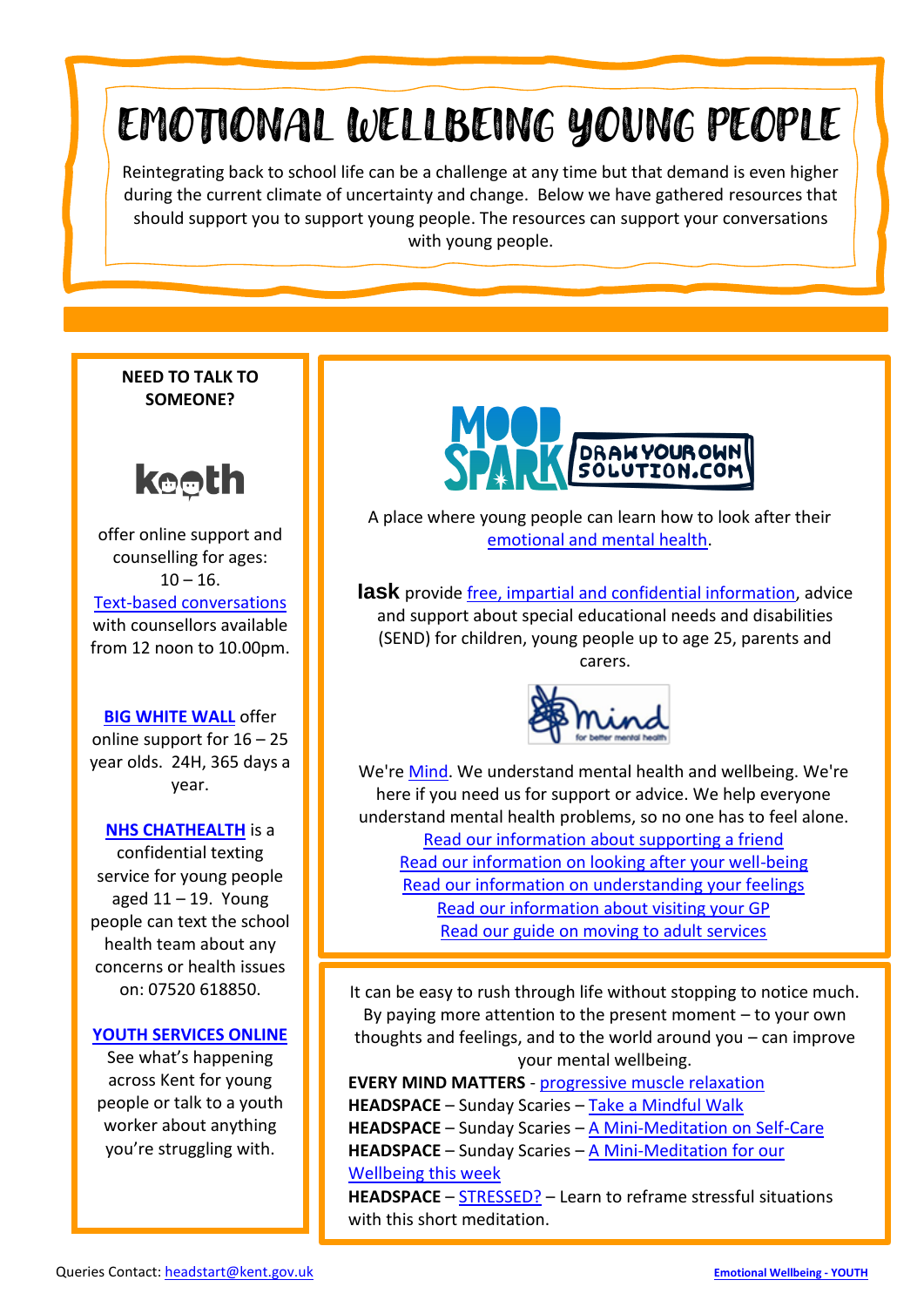## **YOUNGMINDS**

offer advice and guidance if you are struggling with isolation and Corona Virus



### You can [contact](https://www.childline.org.uk/)  [Childline](https://www.childline.org.uk/) about

anything. Whatever your worry, it's better out than in. We're here to support you.



### **[RELEASE THE PRESSURE](https://www.kent.gov.uk/social-care-and-health/health/release-the-pressure)**

have a highly trained and experienced team available 24/7 to provide support no matter what you're going through.

### **[KENT TOGETHER](https://www.kent.gov.uk/social-care-and-health/health/coronavirus/kent-together)**

hosts a 24 HOUR HELPLINE and is available on: **03000 419292**. This supports vulnerable people in Kent who need urgent help, supplies or medication. KCC, NHS, Emergency Services and Partners provide a single point of contact for anyone in need of help during Covid19.

Deaf British Sign Language users can text our Sensory Services team on 07920 157 315 for help making a request.

### we are withyou

**[WE ARE WITH YOU](https://www.wearewithyou.org.uk/)** offers a resource pack to help support young people with low level substance misuse or mental health issues. Contact via: 01795 500881, [yadmin@wearewithyou.org.uk](mailto:yadmin@wearewithyou.org.uk) or their webchat at [www.wearewithyou.org.uk.](http://www.wearewithyou.org.uk/)

For confidential suicide prevention advice contact PAPYRUS [HOPELINEUK](https://papyrus-uk.org/) or 0800 068 4141.

## **selfharm**<sup>UK</sup>

[free online](https://www.selfharm.co.uk/) self harm support for  $14 - 19$  year olds.

**[MINDED](https://www.minded.org.uk/)** is a free educational resource on children and young people's mental health for all adults.

**[MINDS ACTION CHILDREN](https://minds.actionforchildren.org.uk/)** – a resource that helps children manage life's ups and downs.

**[ANNA FREUD CENTRE](https://www.annafreud.org/insights/news/2016/08/ground-breaking-podcast-series-launched/)** – podcasts to help family mental health. **[COVIBOOK](https://www.mindheart.co/descargables)** – An interactive resource designed to support and reassure children under 7 to explain and draw their emotions.

**NHS – [EVERY MIND MATTERS](https://www.nhs.uk/oneyou/every-mind-matters/)** - Having good mental health helps us relax more, achieve more and enjoy our lives more. We have expert advice and practical tips to help you look after your mental health and wellbeing.

**[INTERNET MATTERS](https://www.internetmatters.org/)** – access to resources and apps to assist learning and well being.

People may be exposed to fake news and propaganda about the causes of Covid19. Many of these may look to blame a specific minority group and incite hate crime. [Let's talk about it](https://www.ltai.info/)



#### educate.against. hate

and [Educate Against Hate o](https://educateagainsthate.com/)ffer free resources and advice to assist in building resilience against messages of hate crime.



[MEETWO](https://www.meetwo.co.uk/) offers a safe social media solution to improve wellbeing. Via an app, it provides peer support, expert help, inbuilt educational and creative resources as well as in app links to UK charities and helplines.



Provides a Counselling service for  $10 - 16$  year olds which operates [via text.](https://www.mykentfamily.co.uk/teens/free-text-based-counselling-for-youngsters-227181/)